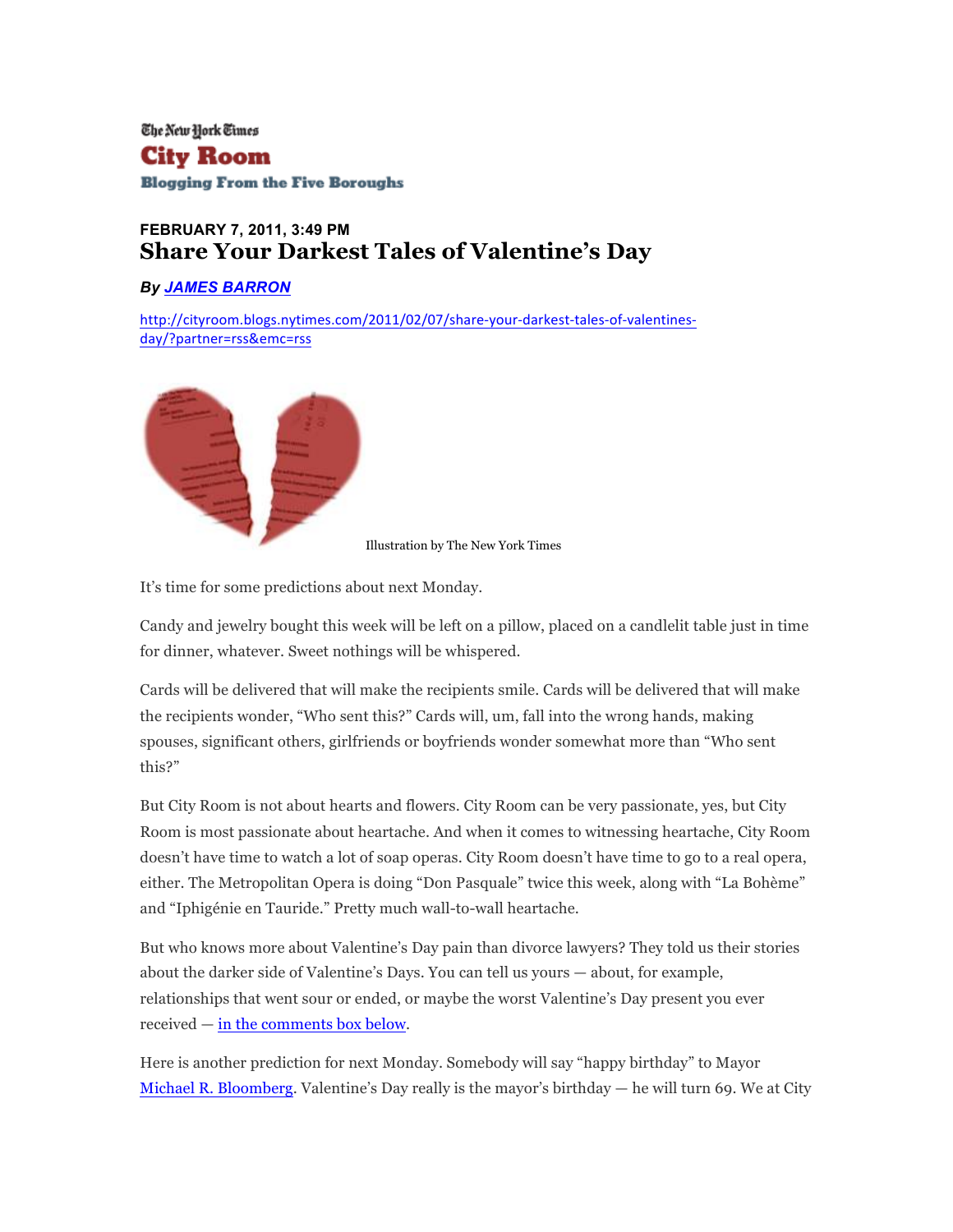Room would also wish Jimmy Hoffa, the Teamsters leader, a happy 98th birthday if we knew where to find him.

## **Vikki S. Ziegler, adjunct professor at Fordham University School of Law and partner at Walder, Hayden & Brogan**

Sending somebody dead roses? I've heard that. Sending a Victoria's Secret bill to your ex-husband with charges for personal items that are not to be used with him — that's a day in the life of my job.

Having your car written on with foul language, with strawberries and chocolate — I'm offended because I'm a chocolate and strawberry lover — or texting pictures of yourself and your new significant other on Valentine's Day with the message, "Look what you're missing"? These are real-life scenarios.

I heard about a sex tape sent over to the soon-to-be-ex-spouse around Valentine's Day some years ago, before the Internet and technology took on a life of its own. I think it was VHS. Whatever the format, it's something, No. 1, you never advise a client to do.

It was akin to Pamela Anderson and — what was that gentleman's name? It was graphic and it was short, but it certainly left an indelible picture.

It was the wife who sent the tape to the husband. The husband's attorney said, "We're going to crush wife's attorney," and sure enough, the case was settled quickly.

### **Harriet Newman Cohen, partner, Cohen Rabin Stine Schumann**

The corporate press release made it sound like the abdication of Edward VIII.

The married male chief executive of the multibillion-dollar corporation and the married female general counsel and ethics officer, having "fallen in love" and desiring to pursue their relationship, had done the "honorable thing."

Rather than hide their relationship and continue in their jobs, concealing the conflict of interest inherent where one lover is the subordinate of the other, they had gone to the board of directors, disclosed the relationship in future terms and announced that they would be leaving the company.

In truth, though, they knew that his wife's divorce lawyer was preparing to sue for divorce based on his adultery, naming the general counsel as co-respondent, with the result that the board members would learn about the relationship from the tabloids instead of from the lovebirds themselves.

For a year, the chief executive had done his utmost to keep his wife and the divorce lawyers off the scent. When his wife had discovered a love note from a lover with a unisex name — the general